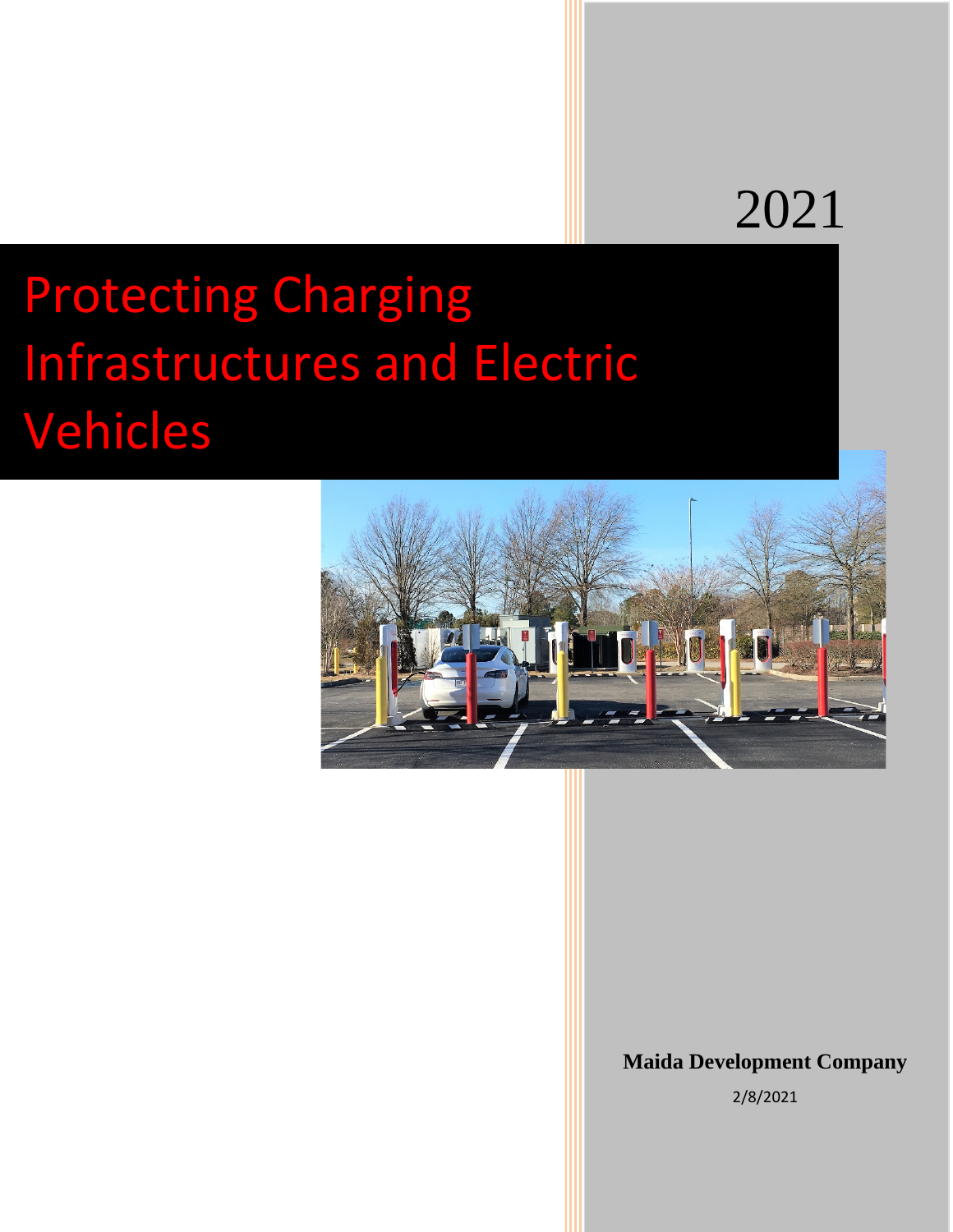## **Overview**

Electric vehicles are changing the way we move. The future of transportation pushes for the replacement of fossil-fuel vehicles by electric vehicles because of global warming due to carbon emissions. Long distance travel has been a barrier to electric vehicles (EV) adoption due to vehicle range limitations. Government funding and incentives, given to the manufacturers, leads to a growing market for electric vehicles and nationwide charging opportunities.

As more consumers recognize that a cleaner future begins with one vehicle at a time, the future of the electric vehicles will be growing rapidly. With more EVs on the road, the fast-charging network demand is increasing and evolving. In the consumer electronic industry, there is an increasing interest and demand for a convenient and safe way to power electronic vehicles. This paper will cover recommendations on how surge protection devices (SPD) protect electric vehicles and charging field devices.

## **Introduction**

The general public has previously relied on at-home wall sockets, which output 120VAC, to provide electrical power to electric car chargers. AC charging is simpler in nature and is the most commonly available charging infrastructure, as it is able to connect directly to the existing power infrastructure of a home or business. It can safely deliver AC power from the electrical grid into the vehicle. Outlets are everywhere and 80 percent of electric vehicle owners' recharge from the socket at home. An AC charger provides power to the on-board charger of the vehicle, converting that AC power to DC in order to charge the battery. The grid transmits power in AC form, and energy stored in the onboard battery is in DC, therefore a charger is required to do the conversion job. That means, depending on your vehicle it can take anywhere from four or six hours to overnight to fully charge an EV.

DC fast charging is a new level of consumer electronics. DC fast charging bypasses all of the limitations of the on-board charger and required conversion, instead providing DC power directly to the battery, as shown on Fig. 1.



Figure 1 <sup>(4)</sup>. AC charging vs DC charging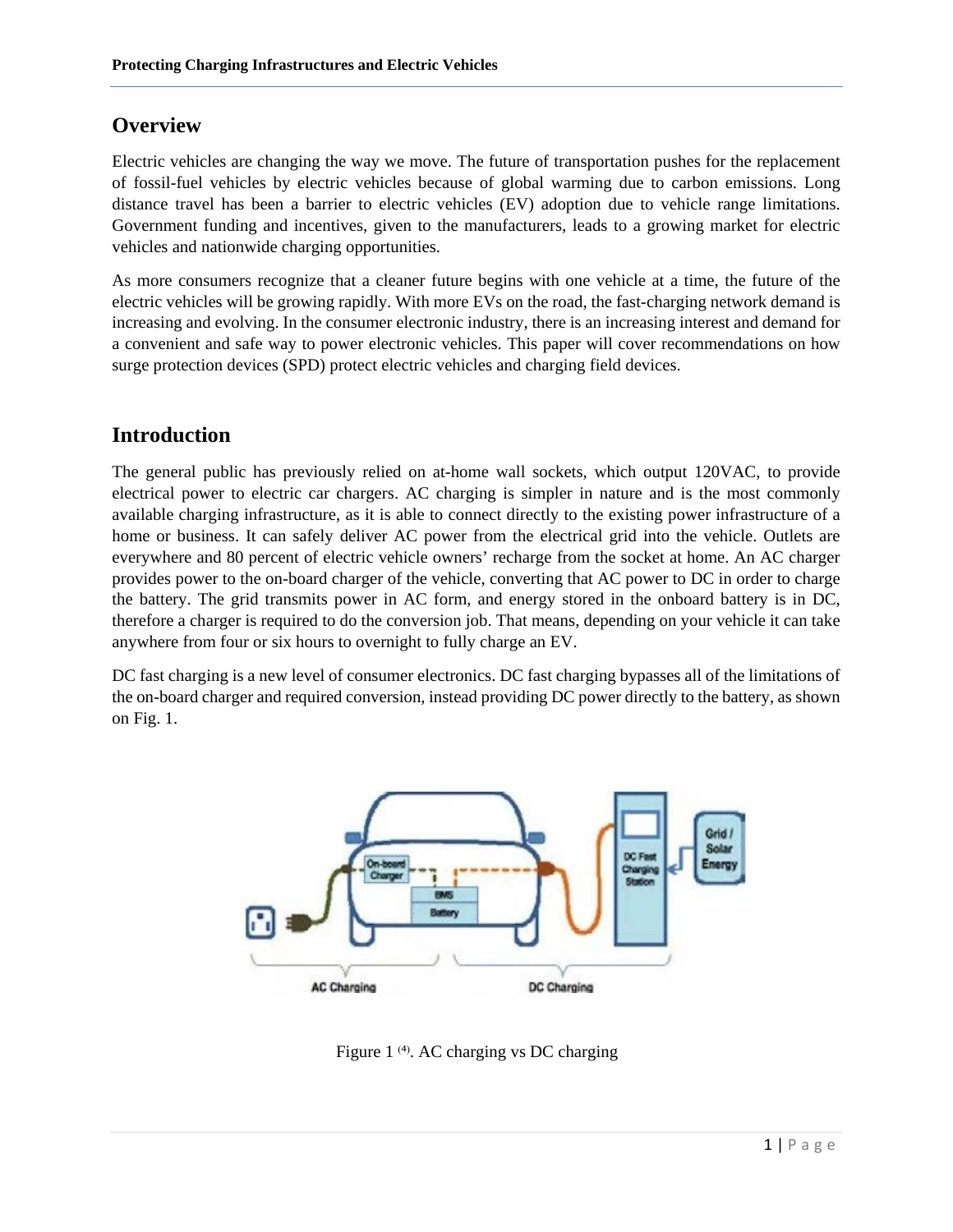Charging speed has the potential to be greatly increased. DC Fast Charging (DCFC) method shortens charging time from hours to minutes. The emergence of DC fast charging stations is a game changer for electric vehicle drivers looking to charge quickly, as shown on Figure 2.



Figure 2. Fast Charging Stations

## **Surge Protection Device (SPD)**

Charging stations must be available at all times. The supercharger network currently provides a power level up to 250 kW, while most other installed DCFC stations are currently rated at 50 kW. There are initial concerns focused on overload protection, risk of electric shock, and making sure that cars with a high voltage electric power train, such as electric vehicles, are as safe as a gas-powered vehicle.

In an effort to reduce the risk of injury and potential damage to electrical systems and buildings, it will require the installation of surge protective devices. To appropriately protect the charging infrastructures and electric vehicles against lightning strikes and transients, surge protection devices should be permanently installed in every distribution substation, charging station, and wall box. Maida recommends the following surge protection devices (SPDs) below for these applications.

#### **[Thermally Protected High Energy \(TPHE\) Series](http://maida.com/pdf/Thermally%20Protected%20High%20Energy%20Series.pdf)**

![](_page_2_Picture_8.jpeg)

TPHE Series Surge Protective Device (SPD) line is available in through hole or DIN-Rail construction. TPHE Series is designed to withstand the rigors of UL 1449  $4<sup>th</sup>$ Edition Type 1 and 2 applications. Maida has 3 TPHE designs with operating voltage range from 150VAC to 680VAC.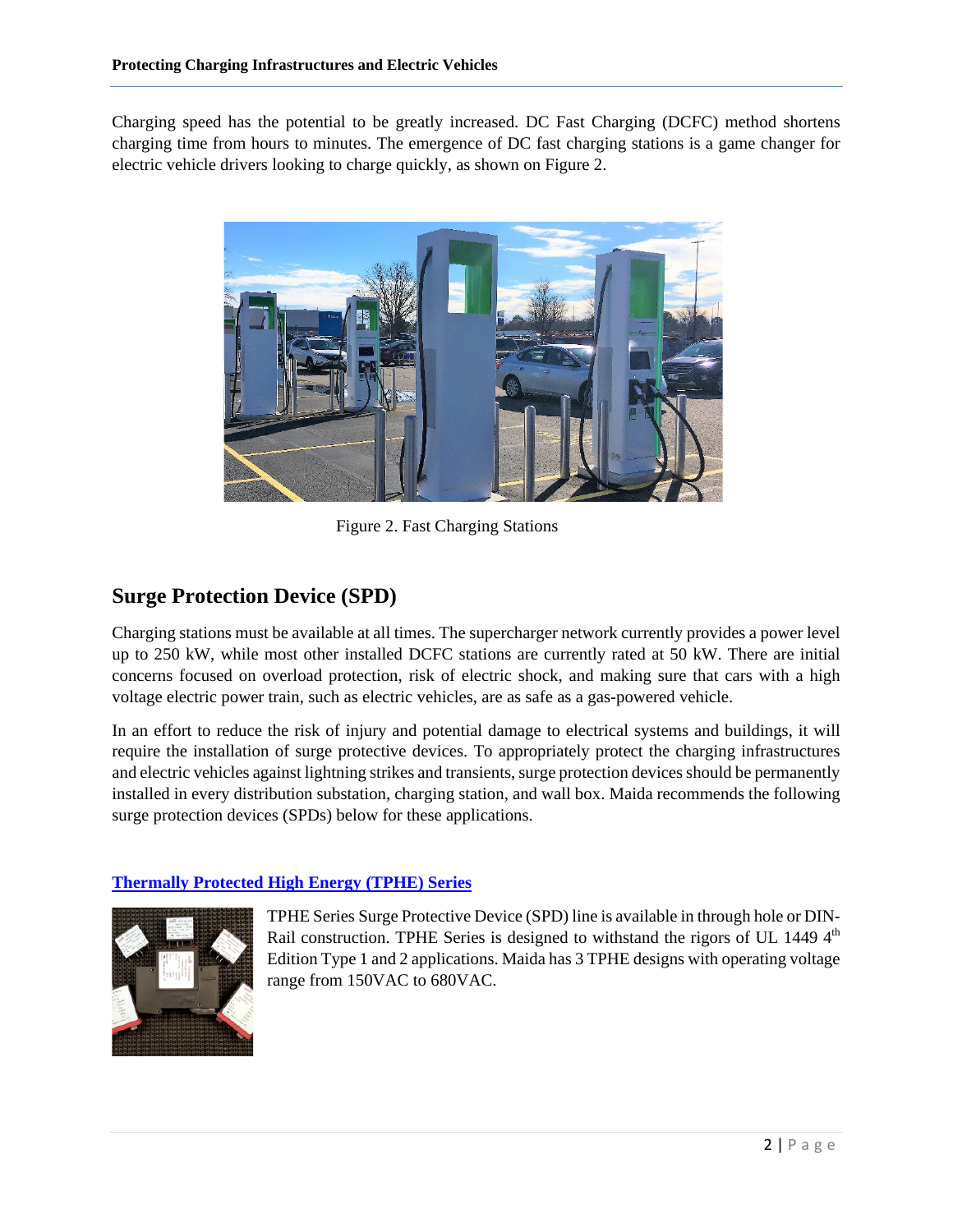#### **[MPD Series](http://www.maida.com/pdf/MPD%20Series.pdf)**

![](_page_3_Picture_2.jpeg)

#### **[MPDS Series](http://maida.com/pdf/MPDS%20SERIES%20Ver1_4.pdf)**

![](_page_3_Picture_4.jpeg)

The MPD Series is a modular surge protective device (SPD), featuring an IP65 enclosure rating and available with operating voltages of: 120VAC, 277VAC, 347VAC and 480VAC. MPD Series is UL 1449 – Type 4CA recognized and can be connected in series and parallel with the load.

The MPDS Series is a smaller form factor of our MPD Series, featuring an IP65 enclosure rating. The MPDS Series utilizes metal oxide varistors to provide a protection package for use in many applications. A metal oxide varistor will divert, absorb and dissipate the energy of a transient. MPDS Series is UL 1449 – Type 4CA/Type5 recognized and can be connected in series and parallel. The MPDS Series is available with operating voltages of: 120VAC, 277VAC, 347VAC, and 480VAC.

#### **[Other SPDs](http://maida.com/varistors.php)**

![](_page_3_Picture_8.jpeg)

Suppression of transient surges is achieved by the use of metal oxide varistors (MOV), installed in shunt (or "parallel") with the AC power lines. Maida has numerous products with high energy dissipation, that can be used to suppress lightning and other high-energy transients found in AC power-line applications. They are equipped to withstand large amounts of energy and divert this potentially destructive energy away from sensitive devices located downstream. Maida's products, which are also used in DC circuits, come in a variety of forms.

### **Conclusion**

Experts predict commercial installation of charging station for electric cars will grow exponentially. Charging infrastructure equipment is exposed to a variety of elements, from weather events, and climate extremes to seismic activity. The best way to minimize the risk of severe damage by transients is to install SPDs to the electrical distribution network as SPDs are intended to limit transients, divert surge current, or both. In the simplest terms, an effective SPD will divert damaging transients harmlessly away from the sensitive load, with a goal of preventing equipment damage and downtime due to transient voltage surges reaching the devices they protect. Using components designed to limit catastrophic conditions caused by random events like lightning strikes or climate extremes will ultimately protect critical applications. This solution can prevent unanticipated voltage fluctuations while the device is in operation.